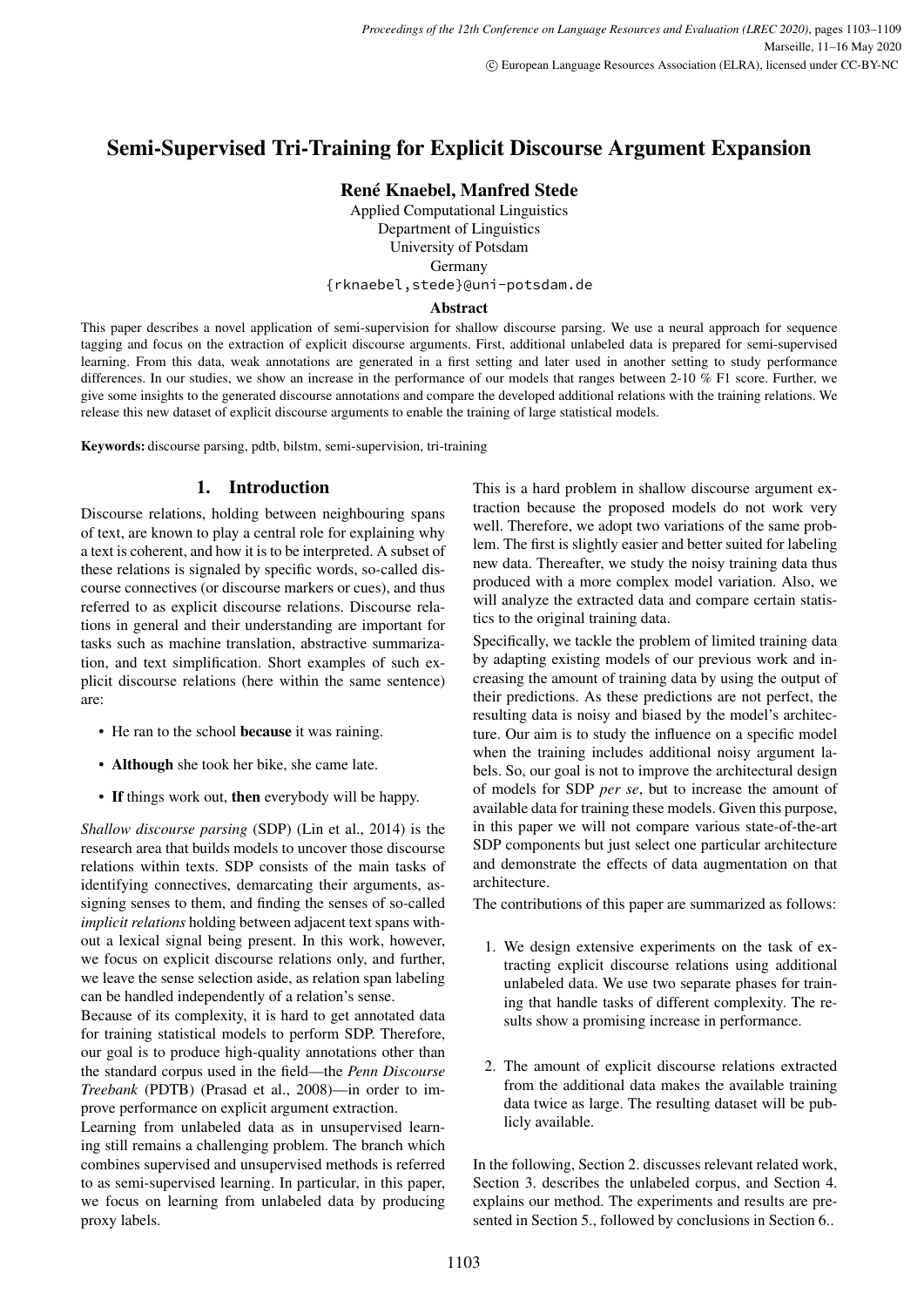## 2. Related Work

In this section, we first discuss some relevant work in the area of discourse parsing and on the model used in this paper. Next, an overview of semi-supervised learning is provided as well as other work that deals with the problem of data sparsity.

## 2.1. Shallow Discourse Parsing

Shallow discourse parsing is a challenging task, which was promoted by the development of the second version of the Penn Discourse Treebank (PDTB2) (Prasad et al., 2008) and further adapted by the shared tasks at CoNLL 2015 and 2016 (Xue et al., 2015; Xue et al., 2016). Several systems have been proposed at the competitions (e.g., (Wang et al., 2015; Wang and Lan, 2016; Oepen et al., 2016)), and they largely follow the pipeline model of Lin et al. (2014), which consists of successive tasks of connective identification, argument labeling, and sense classification for both explicit and implicit relations.

Argument labeling with recurrent neural networks was done first by Wang et al. (2015) in their DCU parser. In addition to word embeddings, they also used other features, such as POS tags, syntactic relations, and lexical features. They distinguish between intra-sentential and intersentential relations (Ghosh et al., 2011), and thus train separate models for each individual labeling task. In contrast, the approach used for this paper does not rely on sentence boundaries and uses word embeddings only.

Recently, fixed sized windows were introduced with neural networks for argument labeling as a 4-class sequence classification task. First, Hooda and Kosseim (2017) studied explicit argument extraction on predefined windows with a fixed length corresponding to the maximum span length of arguments. Then, in our previous work, we adapted their approach and described a more general procedure that integrates connective classification into the process of argument extraction by using moving windows over a discourse (Knaebel et al., 2019). This approach was limited by the relatively small amount of data available in the PDTB2. Malmi et al. (2018) also improve data availability but focus on connective prediction and further limit themselves to special cases with two consecutive sentences where the connective is at the beginning of the second sentence. Our approach instead applies to the full range of spans of explicit discourse relations, but it is limited by the model's window size used to predict a relation.

#### 2.2. Semi-Supervised Learning

Semi-supervised learning is a research area that tries to jointly learn from labeled and unlabeled data. Many different ways have been proposed to tackle this challenge.

Clark et al. (2018) combine their main task with additional auxiliary tasks such as predicting masked words from context to gain performance. Also, semi-supervised learning is used on unlabeled data to identify co-occurring features (Hernault et al., 2010a; Hernault et al., 2010b). These authors define auxiliary training tasks to improve model performance, but the unlabeled data is restricted to individual text spans that contain single relations.

| Corpus    | docs  | length | tokens  | relations |
|-----------|-------|--------|---------|-----------|
| train     | 1,756 | 22.28  | 933,049 | 14,722    |
| dev       | 79    | 21.35  | 39,712  | 680       |
| test      | 91    | 25.67  | 55,453  | 923       |
| blind     | 71    | 18.95  | 34,621  | 556       |
| bbc-news  | 2,223 | 18.60  | 958.212 | *19,576   |
| bbc-sport | 736   | 17.29  | 284,528 | $*8,186$  |
|           |       |        |         |           |

Table 1: General statistics to contrast labeled and unlabeled data. Both sets have comparable sizes. (\*) The number of relations for unlabeled data is approximated by a connective classifier.

There are various approaches for bootstrapping and selftraining with neural models. In *Self-Training* (McClosky et al., 2006; Yarowsky, 1995), predictions of the same model are used with respect to the model's confidence in a particular prediction. Despite its simple mechanism, this algorithm comes with a high bias, which is unfavorable for learning new directions within the data. In contrast, *Multi-View-Training* (Zhou and Goldman, 2004; Søgaard, 2010) tries to compensate this bias by different views of the data. These different views may be approached by separate feature sets, data splits, and models. In a recent study, Ruder and Plank (2018) show that *Tri-Training* (Zhi-Hua Zhou and Ming Li, 2005), a form of Multi-View-Training with three independently trained models, should be considered as a strong baseline for neural semi-supervised learning. Recently, Chen et al. (2018) use a network architecture called Tri-net that works similar to ours. Their experiments deal with the task of image classification, though.

### 3. Data Collection

For additional data, we consider the work of Greene and Cunningham (2006) who present the *BBC Datasets*. This data collection consists of two parts, *bbc-news* and *bbcsport*, both from the years 2004 to 2005. The first dataset contains 2225 documents including 5 categories (business, entertainment, politics, sport, tech). The second dataset focuses on sports articles and contains 737 documents distinguishing 5 categories, too (athletics, cricket, football, rugby, tennis). As shown in more detail in Table 1, the number of documents for BBC outnumbers the original PDTB training data. Correspondingly, the approximate number of explicit relations (estimated by the number of predicted connectives) in the BBC corpus is quite high in comparison with the PDTB. This must be taken into account for training the model on these proxy labels of the additional data. Because the predicted annotations are not as reliable as the gold annotations, the model could easily make false assumptions about the data when using a bad balance of gold labels and proxy labels. Throughout this work, we report both parts of the BBC data separately.

#### 3.1. Preprocessing

We preprocess the raw BBC dataset<sup>1</sup> such that the format is comparable to the provided PDTB (CoNLL-format)

<sup>1</sup>http://mlg.ucd.ie/datasets/bbc.html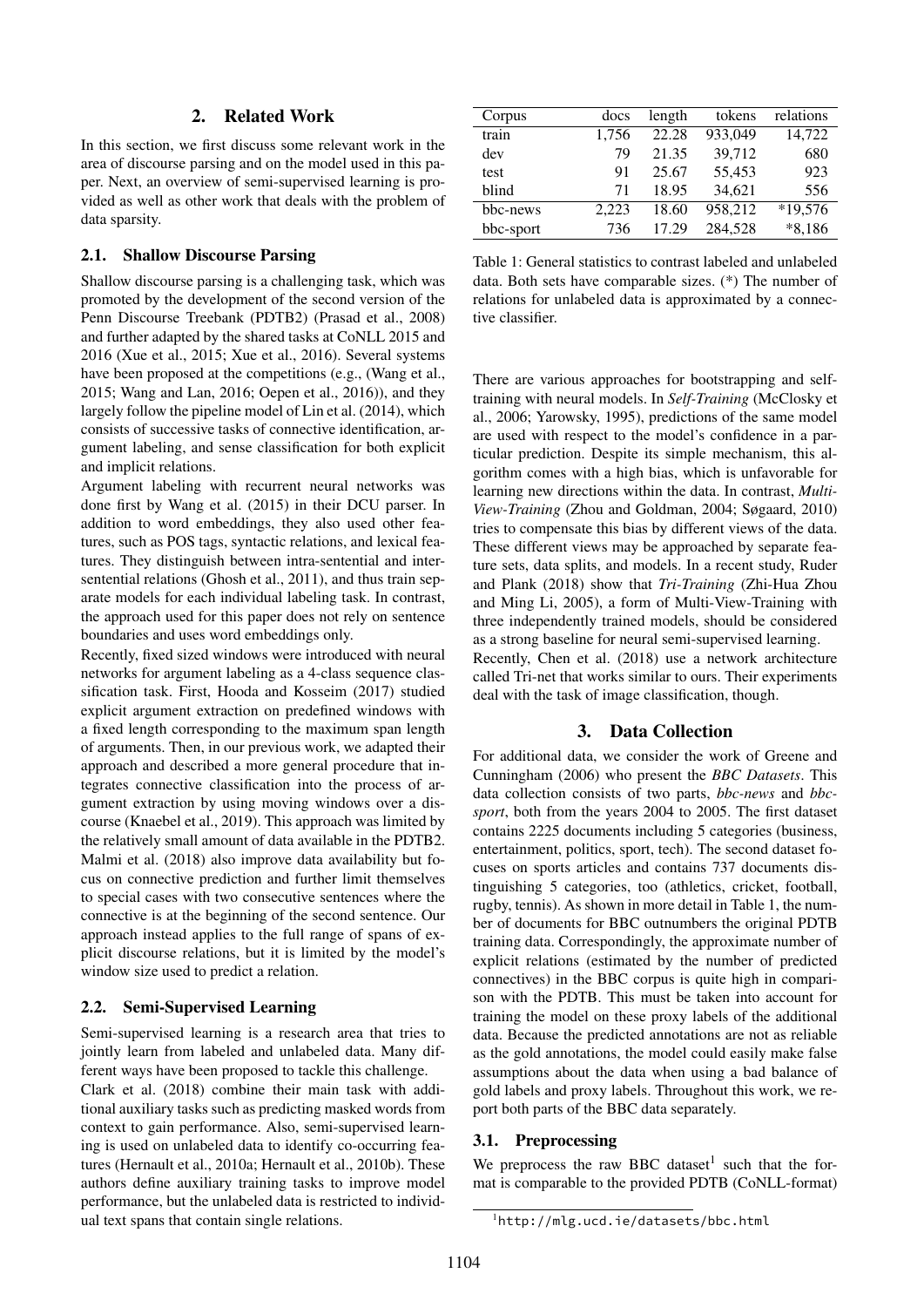dataset. First of all, for each document in a corpus, we extract the main document text. After normalization, we use the Penn Treebank Tokenizer, implemented in NLTK<sup>2</sup>, for similarity. We further process each tokenized document using Spacy<sup>3</sup> and use their part-of-speech tags and dependency trees. For generating constituency trees, we use an additional module provided by the Benepar project(Kitaev and Klein, 2018). Except for the normalized tokens, predicted information is only used for traditional models and left out for the neural models. We publish all our scripts and findings for future research.<sup>4</sup>

### 4. Method

The main goal of our work is to consider unlabeled data for training and, additionally, to produce new automatically annotated data that can be used in other settings as well. Our focus is on explicit discourse relations and in particular identifying argument spans of those relations, also called explicit argument labeling.

We split this general task into two phases, where the problem of generating new data is made easier for better predictions. In the first phase, we use a combination of a traditional feature-based connective classifier and a neural model for argument extraction. By using a separate connective model first, the window for the neural model is already determined. Thus, we reduce lots of the complexity of the more general explicit argument extraction task (empty windows or those where relations are not centered). We train this whole model on the annotated data and use its predictions on the unlabeled data for the second training phase afterward. Our approach follows the idea of multi-view models—training with different aspects to reduce model bias.

In the second phase, we evaluate our additional data in a more complex training setting. For this, we use a neural model that can jointly predict connectives and their arguments. The model predicts the occurrence of a relation, and for each relation, labels every token in a window as to its role (Arg1, Arg2, Connective). Finally, we compare models trained with and without the additional relations, to examine their effect on the training.

The overall structure of our experiment is shown in Figure 1.

### 4.1. Neural Argument Extraction

For argument extraction, we adapt our previous work on window-based neural models for discourse relation extraction (Knaebel et al., 2019). There, we describe tasks of different complexity that the neural model is being trained on. For our experiments, we use two of these settings; one model is trained to extract argument spans around previously extracted connectives, and another one is trained to jointly extract connectives and their arguments.

The *Neural Connective Argument Extractor* (NCA) is a twocomponent pipeline that consists of a traditional connective classifier (Pitler and Nenkova, 2009) and a neural model. The prediction of the first component is used to identify

the connective. A fixed-sized window is placed over this area such that the connective is centered within the model's window. Then, each token is classified as being part of one of the argument.

The *Neural Explicit Argument Extractor* (NEA) solves a more complex task where the connective is not given by an external model. Instead, the model is trained to determine the presence or absence of relations. A sliding window approach is used, where each token within a window is assigned to one of four classes (None, Arg1, Arg2, Connective). The individual predictions for each document are aggregated and define the final set of relations.

The fundamental component in both extractors is the neural model for sequential classification. We adjust the original topology of the neural network to increase the model's performance. Nevertheless, the approach of our previous work is independent of the model's topology. As shown in Figure 2, we add spatial dropout (Tompson et al., 2014) after the embedding layer, and we double the recurrent layer.

As described in Section 5., we also adjust sizes of hidden and recurrent layers for both types of models.

#### 4.2. Full Explicit Relation Extraction

Semi-supervised learning is intermediate between supervised learning and unsupervised learning. The idea is to use additionally unlabeled data to support the model's training on labeled data. In *multi-view training*, several models are trained on the same task but with different views on the data. Thus, they should complement each other's predictions by improving performance and reducing the overall bias.

In our experiments (see Phase 1 in Figure 1), we use *tritraining* (Zhi-Hua Zhou and Ming Li, 2005), a multi-view technique where three independent models are used to balance each other's predictions. Following the authors, the most common way to achieve diversity is by bootstrapping the training data. After each training round, a new bootstrap is generated per model, taking recently extracted relations into account. Bootstraps are sampled over possible documents, with the effect that model views are fully independent of each other, without overlapping relations. Further, we achieve different inductive bias of all three models by varying the models' architectures as proposed by Zhou and Goldman (2004). A prediction is considered reliable and taken into account for future training if at least two models fully agree on a sample's prediction.

### 5. Experiments

As described above and sketched out in Figure 1, we design two consecutive phases for training. The first phase is a simpler problem and we use it for the model's adaption to the new data and the extraction of new explicit relations. During the second phase, we study the quality of the extracted relations from the former phase, by training a more complex model with and without the developed training data. Since we cannot fully reconstruct the evaluation of the CoNLL Shared Task (as certain tokens were not taken into account for scoring), we adapt the scheme used there and show different gradations of the exact match scoring. In particular, we count argument spans as correctly classified

<sup>2</sup>www.nltk.org

 $3$ www.spacy.io

<sup>4</sup>https://github.com/rknaebel/bbc-discourse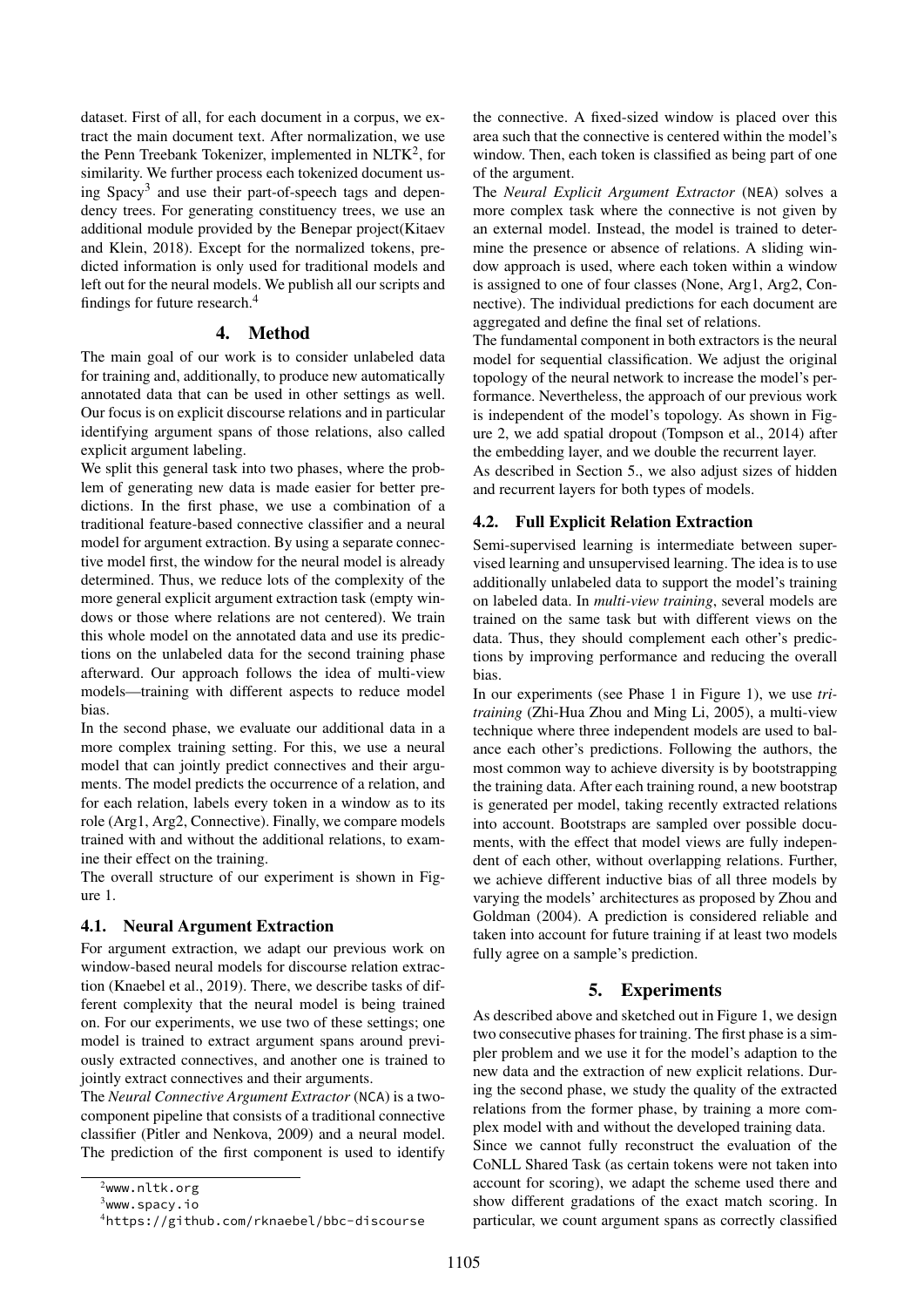

Figure 1: Experiments separated in two phases. The first is used to produce high quality proxy labels. Therefore, each of the three models predicts a relation  $(r_1, r_2, r_3)$  on a window. The relation is considered valid (and used as proxy label), if any two models agree; the second phase integrates proxy labels into training.



Figure 2: Neural architecture used throughout the paper. Adapts the former model (Knaebel et al., 2019) and highlights changes (additional dropout and bilstm layer).

if they have a certain overlap with the reference span. For the overlap score, we first compute precision and recall between span prediction and its reference. Then, we use the resulting F1 score as the threshold for regarding the overlap of two spans as correct. Specifically, for our evaluations we use several thresholds ( $t \in \{0.7, 0.8, 0.9\}$ ).

Each experiment (window length) is run four times to give a more reliable overview of the results. Thus, the F1 scores shown in our result tables are averages of the corresponding runs. As is commonly done, we evaluate each part of a discourse relation separately (Conn, Arg1, Arg2) and also the concatenation of both arguments (referred to as Both). The upper three rows of each of these tables show the baseline's performance. In comparison, the final iteration's results are demonstrated in the lower three rows.

### 5.1. Phase 1: Relation Extraction

In the first part of our experiments, we use the Trimodel (see Section 4.2.) and train it on the annotated data. We use the different parts of PDTB2 for training, validation, and test, respectively. Throughout all experiments, test and validation are untouched. The former is used for overall evaluation, while the latter prevents overfitting.

The tri-model's connective classifier is first trained only

**Phase 1**<br> **Example 11**<br> **Example 11**<br> **Example 11**<br> **Example 1**<br> **Example 1**<br> **Example 1**<br> **Example 1**<br> **Example 1**<br> **Example 1**<br> **Example 10**<br> **Example 10**<br> **Example 10**<br> **Example 10**<br> **Example 10**<br> **Example 10**<br> **Examp** on training. Then, for each neural argument extractor, we bootstrap 70% of the available training data for having a different data bias per model. Also, each model differs in its architecture as we choose varying values for the hidden layer and the recurrent layer. More precisely, for each neural model  $m_i$  in the tri-model, we choose respective values  $(h_i, r_i) \in \{(256, 512), (512, 256), (512, 512)\}.$ For the experiments, we study varying window lengths,  $w \in \{50, 100, 150\}.$ 

The results in Table 2 already indicate an increase of performance from baseline to final for most of the entries.

### 5.2. Phase 2: Data Adaption

In the second part of our experiments, we use the explicit discourse relations generated during training the tri-model on unlabeled data. For this experiment, we use the more complex training problem where a single neural model is trained to jointly predict a connective and its arguments. Also, the model must distinguish between the presence and absence of any explicit relation.

As baseline, first, the NAE is trained only on PDTB annotations (training). Then, we use the same model configuration, but train it on all available data (PDTB+BBC). The results in Table 3 show the evaluation on test.

Additionally, we evaluate the NAE on CoNLL's blind dataset (see Table 4), which comes from a different source (Wikipedia). The performance of our model is lower than for test, but still records an increase of performance by transferring additional weakly annotated data through training. This also means that data from other sources would probably be beneficial for this more challenging evaluation.

#### 5.3. BBC Relation Analysis

In this section, we briefly summarize the average properties of extracted relations recorded for the final runs of our first phase experiments. We study two items of metainformation that help to compare the extractions with the labeled data relations.

In Table 5, we compare the argument lengths by computing the average spans of Arg1, Arg2, and Both. We see that relations from training are quite long, in comparison with any extracted relation set, which is caused by a few outliers in the PDTB. A reason that the extracted relations do not contain any such long relation is the limited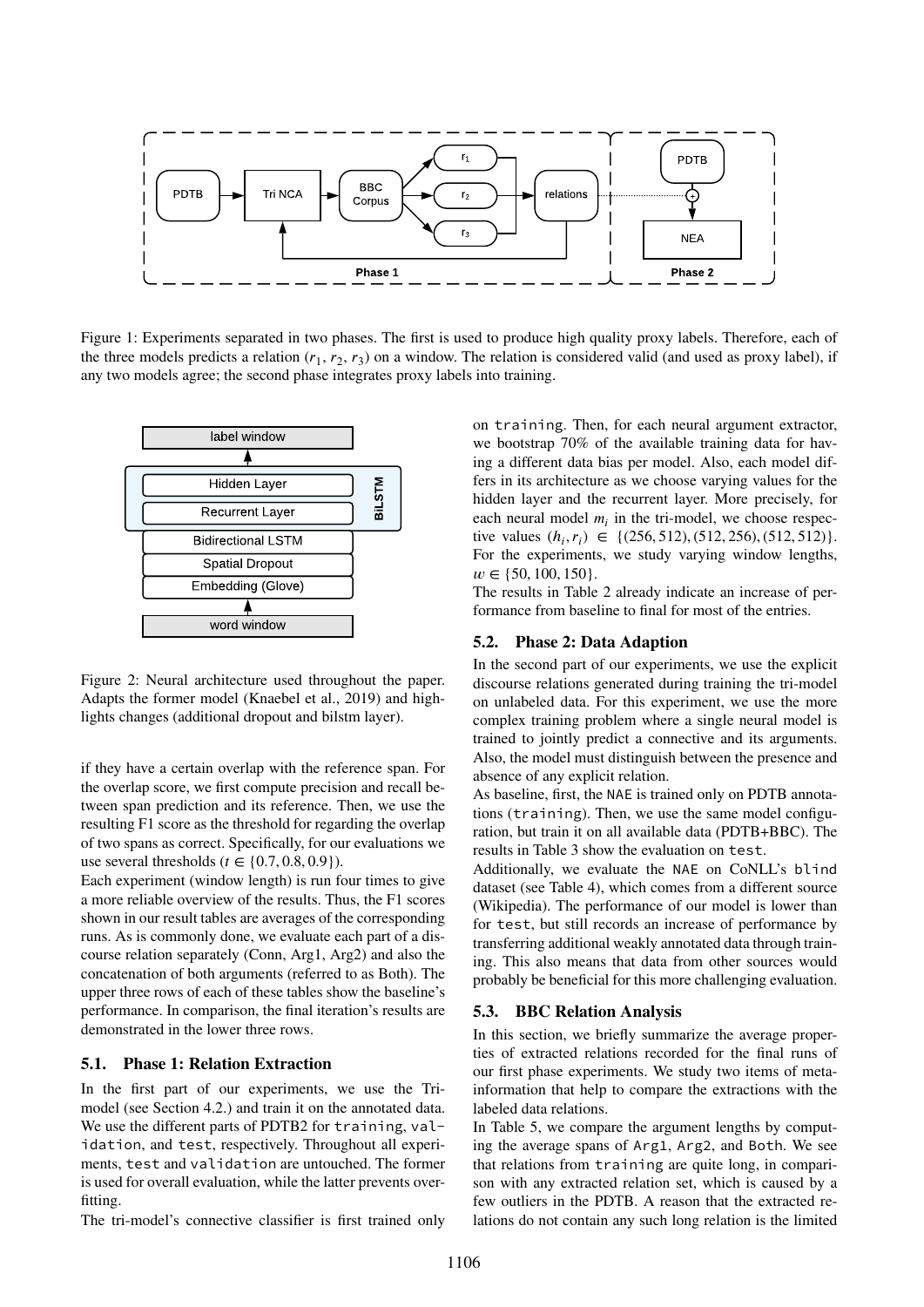| Threshold        | 0.7   |       |       |             | 0.8   |       |                  |             | 0.9   |       |                  |             |
|------------------|-------|-------|-------|-------------|-------|-------|------------------|-------------|-------|-------|------------------|-------------|
| <b>Baseline</b>  | Conn  | Arg1  | Arg2  | <b>Both</b> | Conn  | Arg1  | Arg <sub>2</sub> | <b>Both</b> | Conn  | Arg1  | Arg <sub>2</sub> | <b>Both</b> |
| w <sub>50</sub>  | 92.72 | 63.93 | 84.11 | 72.20       | 92.72 | 55.81 | 78.30            | 62.83       | 92.72 | 47.33 | 70.97            | 48.77       |
| w100             | 90.86 | 57.76 | 80.03 | 68.65       | 90.86 | 48.55 | 75.15            | 56.70       | 90.86 | 41.56 | 67.99            | 43.48       |
| w <sub>150</sub> | 93.13 | 54.80 | 81.13 | 65.43       | 93.13 | 44.94 | 75.95            | 53.63       | 93.13 | 36.78 | 67.84            | 39.08       |
| Final            |       |       |       |             |       |       |                  |             |       |       |                  |             |
| w <sub>50</sub>  | 92.74 | 65.60 | 84.42 | 73.25       | 92.74 | 58.07 | 79.18            | 63.62       | 92.74 | 50.06 | 72.51            | 50.85       |
| w100             | 92.67 | 62.28 | 83.87 | 71.97       | 92.67 | 53.33 | 79.82            | 61.27       | 92.67 | 55.49 | 73.85            | 48.97       |
| w <sub>150</sub> | 93.16 | 56.72 | 82.79 | 66.95       | 93.16 | 46.39 | 78.42            | 54.86       | 93.16 | 38.17 | 71.11            | 40.65       |

Table 2: Results of the NCA Tri-model for each window size averaged over corresponding runs on test. Comparison between baseline and final iteration. Exact match with varying overlap threshold.

| Threshold        | 0.7   |       |       |             | 0.8   |       |                  |             | 0.9   |       |       |             |
|------------------|-------|-------|-------|-------------|-------|-------|------------------|-------------|-------|-------|-------|-------------|
| <b>Baseline</b>  | Conn  | Ara1  | Arg2  | <b>Both</b> | Conn  | Arg1  | Arg <sub>2</sub> | <b>Both</b> | Conn  | Ara1  | Arg2  | <b>Both</b> |
| w <sub>50</sub>  | 62.45 | 43.43 | 62.43 | 51.14       | 62.29 | 35.42 | 59.20            | 41.21       | 62.20 | 28.63 | 53.79 | 30.94       |
| w100             | 62.39 | 44.46 | 61.78 | 51.95       | 62.21 | 36.44 | 58.39            | 42.52       | 62.14 | 29.59 | 53.00 | 31.39       |
| w <sub>150</sub> | 59.96 | 42.57 | 60.85 | 49.90       | 59.68 | 34.36 | 57.33            | 39.92       | 59.68 | 27.71 | 51.17 | 29.52       |
| Final            |       |       |       |             |       |       |                  |             |       |       |       |             |
| w <sub>50</sub>  | 64.15 | 47.93 | 63.84 | 54.33       | 63.95 | 40.65 | 60.60            | 45.95       | 63.80 | 35.13 | 55.49 | 36.83       |
| w100             | 68.85 | 52.17 | 68.56 | 60.23       | 68.69 | 44.07 | 65.23            | 51.35       | 68.60 | 38.17 | 60.25 | 40.48       |
| w <sub>150</sub> | 67.00 | 47.97 | 66.47 | 55.89       | 66.84 | 39.21 | 63.09            | 46.38       | 66.77 | 32.11 | 57.66 | 35.12       |

Table 3: Results of the NEA for each window size averaged over corresponding runs on test. Comparison between baseline and final iteration. Exact match with varying overlap threshold.

span length (window size), which is caused by the windowbased approach. Also, a model's performance concerning the distance between predicted spans and true spans does not monotonically improve by increasing window length but also overfits at some point (as shown by the bbc-news-150 for individual argument prediction).

In Table 6, we study differences in the position of Arg1 compared to Arg2. Therefore, we define four categories (referring to the relative position of Arg1) and sort each relation into one of them. Simple situations contain arguments where one argument fully precedes the other one (prev and next). The remaining situations are those where one argument is embedded in the other one. If Arg1 is surrounded by Arg2, we count it as inside and, otherwise, it counts as outside. Other (more complex) constellations do not exist per definition.

All three models have a strong prediction bias to the dominating argument position in training. The overall relation between the category sizes remains in the models' predictions (prev < next < inside < outside).

### 6. Conclusions and Future Work

In this work, we developed a two-phase semi-supervised learning setting to improve explicit discourse argument extraction using unlabeled data. We first designed a simpler problem to produce high-quality annotations for this additional data. Then, the extracted relations were used in the more complicated setting, without knowing exact positions of explicit relations. With our work, we showed the positive effect of additional data for neural discourse relation extraction, even though the data was not perfectly labeled. Finally, we studied the characteristics of the weak extractions produced by our method and compared them to distributions of the human-annotated corpus. We published these explicit discourse arguments to help future research in this area.

We adapted a neural argument extraction architecture and made small changes to improve the initial performance. These changes were necessary to make the baseline's predictions helpful during the training process.

There is currently not much work on semi-supervised learning for sequence prediction. Therefore it was difficult to decide for good criteria to merge predictions into training data. Also, our reliability condition (two models fully agree) is probably too strong for sequences of up to 150 elements.

In future work, we plan to continue addressing the same genre of data (news articles) but want to study model behavior also with domain shifting, using texts from literature or speeches, for example. At least a few human-annotated samples must be made available for evaluating these unseen domains.

Further, our present work is limited to explicit discourse arguments, but it would be interesting to generalize this approach to cover implicit arguments, too. The position of implicit relations in PDTB2 is limited to consecutive sentences, but the task still remains challenging for a single neural model because of the small amount of training data available.

### 7. Acknowledgments

This research was supported by the Federal Ministry of Education and Research (BMBF), Contract 01IS17059.

## 8. Bibliographical References

Chen, D.-D., Wang, W., Gao, W., and Zhou, Z.-H. (2018). Tri-net for semi-supervised deep learning. In *Proceed-*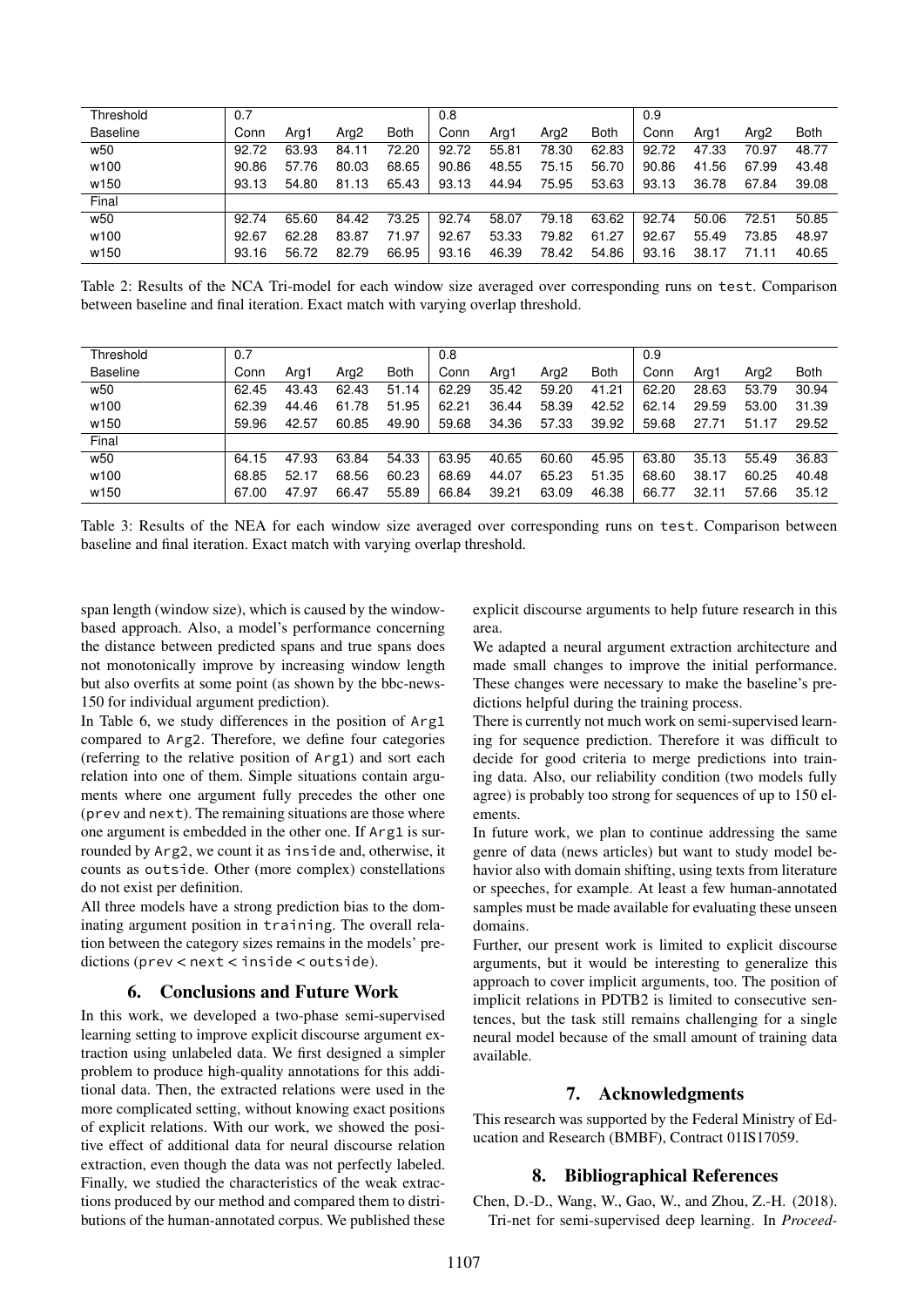| Threshold        | 0.7   |       |       |             | 0.8   |       |                  |             | 0.9   |       |                  |             |
|------------------|-------|-------|-------|-------------|-------|-------|------------------|-------------|-------|-------|------------------|-------------|
| <b>Baseline</b>  | Conn  | Arg1  | Arg2  | <b>Both</b> | Conn  | Arg1  | Arg <sub>2</sub> | <b>Both</b> | Conn  | Arg1  | Arg <sub>2</sub> | <b>Both</b> |
| w <sub>50</sub>  | 59.42 | 43.59 | 58.44 | 51.78       | 59.24 | 35.52 | 55.47            | 41.92       | 59.20 | 29.48 | 51.75            | 30.45       |
| w100             | 59.26 | 44.26 | 58.12 | 52.31       | 59.01 | 36.27 | 55.29            | 42.59       | 58.97 | 29.71 | 52.06            | 30.28       |
| w <sub>150</sub> | 56.01 | 42.18 | 57.01 | 50.26       | 55.70 | 34.13 | 53.97            | 40.27       | 55.70 | 27.89 | 50.07            | 28.74       |
| Final            |       |       |       |             |       |       |                  |             |       |       |                  |             |
| w <sub>50</sub>  | 58.36 | 46.40 | 56.83 | 52.68       | 58.15 | 39.34 | 54.04            | 44.87       | 58.05 | 34.15 | 51.47            | 34.25       |
| w <sub>100</sub> | 61.69 | 47.26 | 60.29 | 54.44       | 61.38 | 39.65 | 57.60            | 44.72       | 61.24 | 33.91 | 54.97            | 34.06       |
| w150             | 59.91 | 42.96 | 58.18 | 50.99       | 59.69 | 34.81 | 55.33            | 40.30       | 59.59 | 28.52 | 52.10            | 29.54       |

Table 4: Results of the NEA for each window size averaged over corresponding runs on blind. Comparison between baseline and final iteration. Exact match with varying overlap threshold.

| Corpus        | <b>Both</b> | Arg1  | Arg <sub>2</sub> |
|---------------|-------------|-------|------------------|
| train         | 40.10       | 16.53 | 13.28            |
| bbc-news-50   | 27.72       | 12.58 | 12.62            |
| bbc-sport-50  | 26.22       | 11.74 | 12.00            |
| bbc-news-100  | 32.61       | 16.27 | 13.90            |
| bbc-sport-100 | 29.38       | 14.02 | 12.89            |
| bbc-news-150  | 36.35       | 20.03 | 14.02            |
| bbc-sport-150 | 32.38       | 16.97 | 13.05            |

Table 5: Relation Spans. Contrasts the length of arguments between labeled and unlabeled training data.

| Corpus        | prev     | next    | inside | outside |
|---------------|----------|---------|--------|---------|
| train         | 12630.00 | 1433.00 | 632.00 | 27.00   |
| bbc-news-50   | 17051.25 | 876.50  | 262.50 | 2.50    |
| bbc-sport-50  | 7454.25  | 242.75  | 73.00  | 1.00    |
| bbc-news-100  | 16919.50 | 807.75  | 216.00 | 3.00    |
| bbc-sport-100 | 7428.00  | 224.25  | 54.00  | 1.75    |
| bbc-news-150  | 15672.25 | 759.00  | 317.00 | 7.00    |
| bbc-sport-150 | 6887.75  | 210.50  | 87.25  | 3.25    |

Table 6: First Argument Position: Contrasts labeled and unlabeled data distribution with respect to the position of the first argument compared to the second one.

*ings of the Twenty-Seventh International Joint Conference on Artificial Intelligence, IJCAI-18*, pages 2014– 2020. International Joint Conferences on Artificial Intelligence Organization, 7.

- Clark, K., Luong, M., Manning, C. D., and Le, Q. V. (2018). Semi-supervised sequence modeling with crossview training. *CoRR*, abs/1809.08370.
- Ghosh, S., Johansson, R., Riccardi, G., and Tonelli, S. (2011). Shallow discourse parsing with conditional random fields. In *Proceedings of 5th International Joint Conference on Natural Language Processing*, pages 1071–1079. Asian Federation of Natural Language Processing.
- Greene, D. and Cunningham, P. (2006). Practical solutions to the problem of diagonal dominance in kernel document clustering. In *Proc. 23rd International Conference on Machine learning (ICML'06)*, pages 377–384. ACM Press.
- Hernault, H., Bollegala, D., and Ishizuka, M. (2010a). A semi-supervised approach to improve classification of infrequent discourse relations using feature vector

extension. In *Proceedings of the 2010 Conference on Empirical Methods in Natural Language Processing*, pages 399–409, Cambridge, MA, October. Association for Computational Linguistics.

- Hernault, H., Bollegala, D., and Ishizuka, M. (2010b). Towards semi-supervised classification of discourse relations using feature correlations. In *Proceedings of the SIGDIAL 2010 Conference*, pages 55–58, Tokyo, Japan, September. Association for Computational Linguistics.
- Hooda, S. and Kosseim, L. (2017). Argument labeling of explicit discourse relations using lstm neural networks. In *Proceedings of the International Conference Recent Advances in Natural Language Processing, RANLP 2017*, pages 309–315. INCOMA Ltd.
- Kitaev, N. and Klein, D. (2018). Constituency parsing with a self-attentive encoder. In *Proceedings of the 56th Annual Meeting of the Association for Computational Linguistics (Volume 1: Long Papers)*, Melbourne, Australia, July. Association for Computational Linguistics.
- Knaebel, R., Stede, M., and Stober, S. (2019). Windowbased neural tagging for shallow discourse argument labeling. In *Proceedings of the 23rd Conference on Computational Natural Language Learning (CoNLL)*, pages 768–777, Hong Kong, China, November. Association for Computational Linguistics.
- Lin, Z., Ng, H. T., and Kan, M.-Y. (2014). A pdtb-styled end-to-end discourse parser. *Natural Language Engineering*, 20:151–184.
- Malmi, E., Pighin, D., Krause, S., and Kozhevnikov, M. (2018). Automatic prediction of discourse connectives. In *Proceedings of the Eleventh International Conference on Language Resources and Evaluation (LREC 2018)*, Miyazaki, Japan, May. European Language Resources Association (ELRA).
- McClosky, D., Charniak, E., and Johnson, M. (2006). Effective self-training for parsing. In *HLT-NAACL*.
- Oepen, S., Read, J., Scheffler, T., Sidarenka, U., Stede, M., Velldal, E., and Øvrelid, L. (2016). Opt: Oslo–potsdam– teesside. pipelining rules, rankers, and classifier ensembles for shallow discourse parsing. In *Proceedings of the CoNLL-16 shared task*, pages 20–26. Association for Computational Linguistics.
- Pitler, E. and Nenkova, A. (2009). Using syntax to disambiguate explicit discourse connectives in text. In *Proceedings of the ACL-IJCNLP 2009 Conference Short Papers*, pages 13–16, Suntec, Singapore, August. Associa-